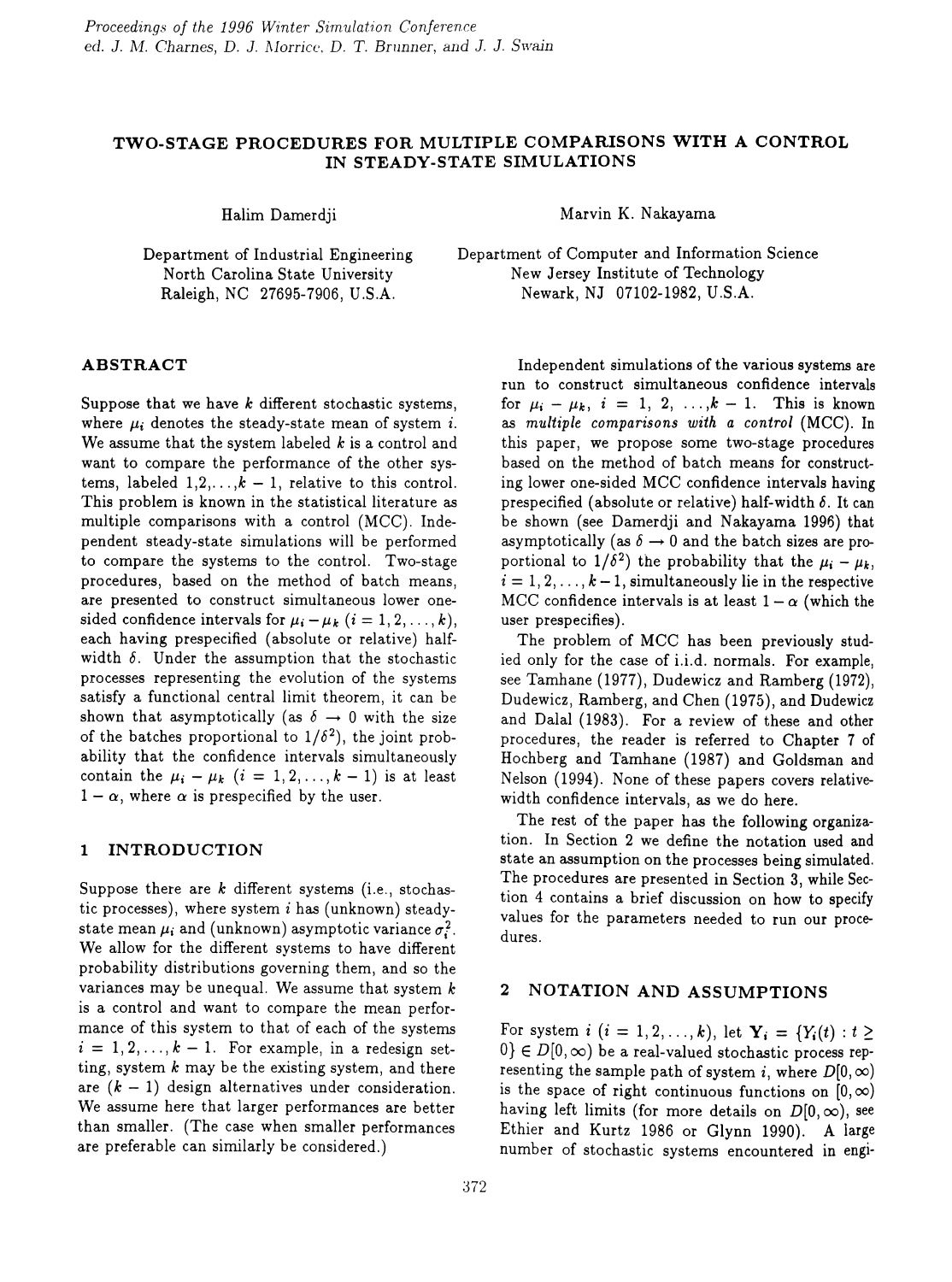neering can be modeled as such. It is assumed here that  $Y_1, Y_2, \ldots, Y_k$  are mutually independent. (In a simulation, this means that for all  $i$  and  $j$  with  $j \neq i$ , the sample paths of systems i and j are generated using non-overlapping streams of uniform random numbers.) Also, let  $\mathbf{Y} = (\mathbf{Y}_1, \mathbf{Y}_2, \dots, \mathbf{Y}_k)$  and  $Y(t) = (Y_1(t), Y_2(t), \ldots, Y_k(t)).$ 

To establish the results, we need to assume that the process  $Y$  satisfies a functional central limit theorem (FCLT). More specifically, let " $\Rightarrow$ " denote weak convergence (see Billingsley 1968), and then assume the following:

Al *There exist a nonsingular*  $k \times k$  *matrix*  $\Sigma = (\sigma_{i,j} :$  $i, j = 1, \ldots, k)$  *with*  $0 < \sigma_{i,i} < \infty, i = 1, 2, \ldots, k, and$ *a constant*  $\mu = (\mu_1, \mu_2, \ldots, \mu_k) \in \Re^k$  *such that* 

$$
X_{\delta} \Rightarrow \Sigma B
$$

 $as \delta \rightarrow 0$ , where *B* is a *k*-dimensional standard *Brownian motion,*  $X_{\delta} = (X_{1,\delta}, X_{2,\delta}, \ldots, X_{k,\delta})$ , and

$$
X_{i,\delta}(t)=\frac{1}{\delta}\left(\frac{\int_0^{t/\delta^2}Y_i(s)ds}{1/\delta^2}-\mu_it\right), \quad t\geq 0,
$$

*for*  $i = 1, 2, ..., k$ .

Here,  $\Sigma$  is a diagonal matrix with *i*th diagonal entry  $\sigma_i^2 \equiv \sigma_{i,i}$ . For each  $i = 1, 2, \ldots, k$ , the constant  $\mu_i$ appearing in Al is precisely the steady-state mean of the process  $Y_i$ . Also,  $\sigma_i^2$  is the asymptotic variance of  $Y_i$ .

A large number of stochastic systems that admit a steady state will also satisfy Assumption AI. For example, this assumption holds if the process  $\bf{Y}$  satisfies any of the following:  $Y$  is regenerative and satisfies suitable moment conditions (see Glynn and Whitt 1987);  $Y$  is a martingale process (see Chapter 7 of Ethier and Kurtz 1986); Y satisfies appropriate mixing conditions (see Chapter 7 of Ethier and Kurtz 1986); or the  $Y(t)$  are associated (see Newman and Wright 1981). All these processes are weakly dependent, in the sense that events far apart in time are almost independent. Processes with long-range dependency may not satisfy the assumption.

#### 3 THE MCC PROCEDURES

The basic idea of our two-stage MCC procedures is as follows. In the first stage we run independent simulations of the different systems. The method of batch means with  $m \geq 2$  batches is applied to the output of each system, thus yielding an estimate of the variance of the first-stage sample mean. This is used to

compute the total number of batches needed for each system, and so, additional simulation may need to be run in the second stage. (For each system, the total number of batches times the length of a batch will of course be the total simulation time that must be allocated to that system.) Statistics are then updated and the simultaneous MCC confidence intervals constructed. The two-stage batch means algorithm for constructing lower one-sided, absolute-half-width MCC confidence intervals is as follows:

#### Procedure 1

- 1. Specify the desired absolute half-width  $\delta$  of each MCC confidence interval (where  $\delta$  is small); the desired confidence level  $1 - \alpha$ ; and the number of initial batches  $m \geq 2$ . Let  $\gamma \equiv \gamma(m, k, \alpha)$  solve Rinott's (1978) integral. (Wilcox 1984 presents tables for  $\gamma$ . Note that our notation differs from that used in Wilcox's tables. In particular, our  $m$ and  $\gamma$  correspond to his  $n_0$  and h, respectively.)
- 2. First stage: Independently simulate systems  $i =$  $1, 2, \ldots, k$ , with run lengths  $T_i = T_i(\delta)$ , each proportional to  $1/\delta^2$ . For each system *i*, group the output into  $m$  (non-overlapping) batches, each

of size 
$$
T_i/m
$$
, and compute  
\n
$$
Z_{i,j} = \frac{1}{T_i/m} \int_{(j-1)T_i/m}^{jT_i/m} Y_i(s) ds, \quad j \ge 1,
$$

which is the sample mean of the *j*th batch.

3. For each system  $i = 1, 2, ..., k$ , compute the sample variance of the  $m$  batch means from the first stage as

$$
S_i^2 = \frac{1}{m-1} \sum_{j=1}^m \left( Z_{i,j} - \frac{1}{m} \sum_{k=1}^m Z_{i,k} \right)^2.
$$

4. For each system  $i = 1, 2, \ldots, k$ , compute the total number of batches to collect as

$$
N_{a,i}(\delta) = \max \left\{ m, \left\lceil \left( \frac{\gamma S_i}{\delta} \right)^2 \right\rceil \right\},\
$$

where  $\lceil x \rceil$  represents the smallest integer greater or equal to *x.*

5. Second stage: For each system *i*, if  $N_{a,i}(\delta) \geq$  $m + 1$ , simulate independently that system to collect the additional (non-overlapping) batches  $m + 1, \ldots, N_{a,i}(\delta)$ , each of size  $T_i/m$ . Compute then the batch means  $Z_{i,m+1}, \ldots, Z_{i,N_{a,i}(\delta)}$ .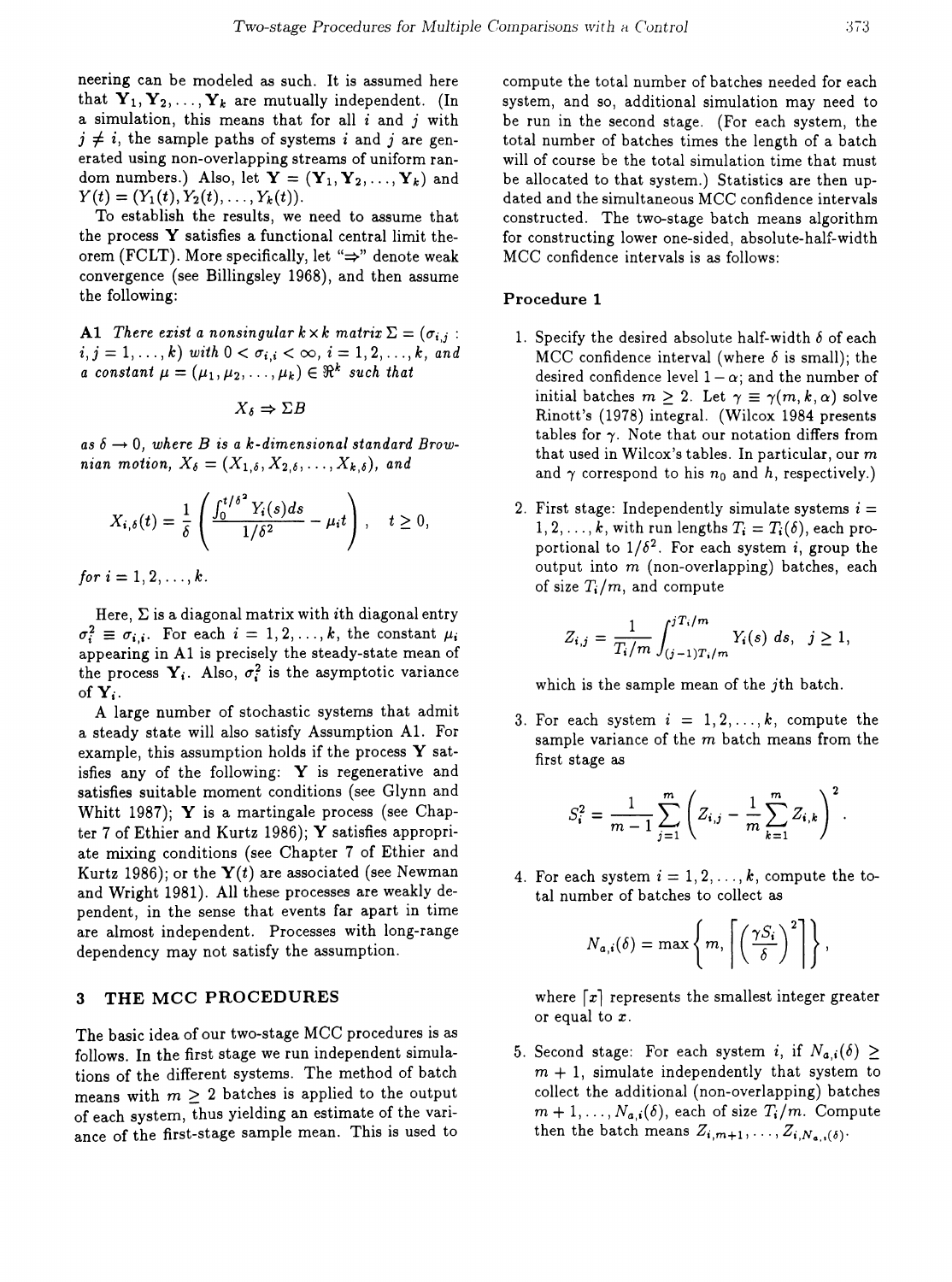6. For each system  $i = 1, 2, ..., k$ , compute the overall sample mean as

$$
\hat{\mu}_{a,i} = \frac{1}{N_{a,i}(\delta)} \sum_{j=1}^{N_{a,i}(\delta)} Z_{i,j}
$$

7. Simultaneously construct the absolute-precision, lower one-sided MCC confidence intervals

$$
I_{a,i}(\delta)=[\hat{\mu}_{a,i}-\hat{\mu}_{a,k}-\delta,+\infty)
$$

for  $\mu_i - \mu_k$ ,  $i = 1, 2, ..., k - 1$ .

Damerdji and Nakayama (1996) establish the following result.

Theorem 1 *Assume that Assumption Al holds. If Procedure* 1 is *used, then*

$$
\lim_{\delta \to 0} P\{\mu_i - \mu_k \in I_{a,i}, i = 1, 2, ..., k-1\} > 1 - \alpha.
$$

Theorem 1 establishes that our MCC confidence intervals are asymptotically valid (in the sense that the simultaneous coverage probability is at least  $1 - \alpha$ ).

Procedure 1 above is for the case when we want MCC confidence intervals having a pre-specified absolute half-width. However, in certain settings, we may desire the interval for  $\mu_i - \mu_k$ ,  $i = 1, 2, ..., k - 1$ , to have half-width that is, say 5%, of  $\mu_i - \mu_k$ . Thus, we now develop a two-stage procedure for relativewidth, lower one-sided, MCC confidence intervals.

### Procedure 2

- 1. Specify the desired relative half-width of each MCC confidence interval  $\delta$  (where  $\delta$  is small); the desired confidence level  $1 - \alpha$ ; and the number of initial batches  $m \geq 2$ . Let  $\gamma \equiv \gamma(m, k, \alpha)$ solve Rinott's (1978) integral.
- 2. In the first stage independently simulate systems  $i = 1, 2, ..., k$ , with run lengths  $T_i = T_i(\delta)$ , each proportional to  $1/\delta^2$ . For each system *i*, group the output into m (non-overlapping) batches, each of size  $T_i/m$ , and compute the first *m* batch means  $Z_{i,1}, Z_{i,2}, \ldots, Z_{i,m}$ .
- 3. For each system  $i = 1, 2, ..., k$ , compute the sample mean and the sample variance of the m batch means from the first stage as

$$
\tilde{\mu}_i = \frac{1}{m} \sum_{j=1}^m Z_{i,k}
$$

and

$$
S_i^2 = \frac{1}{m-1} \sum_{j=1}^m (Z_{i,j} - \tilde{\mu}_i)^2,
$$

respectively.

4. For each system  $i = 1, 2, \ldots, k$ , compute the total number of batches to collect as

$$
N_{r,i}(\delta) = \max \left\{ m, \left\lceil \left( \frac{\gamma S_i}{\delta \tilde{\mu}_k} \right)^2 \right\rceil \right\},\
$$

assuming  $\tilde{\mu}_k \neq 0$ .

- 5. For the second stage, independently simulate systems  $i = 1, 2, \ldots, k$ , if needed, to collect additional (non-overlapping) batches  $m + 1, m +$  $2, \ldots, N_{r,i}(\delta)$ , each of size  $T_i/m$ . Compute the batch means  $Z_{i,m+1}, \ldots, Z_{i,N_r,i(\delta)}$ .
- 6. For each system  $i = 1, 2, ..., k$ , compute the overall sample mean as

$$
\hat{\mu}_{r,i} = \frac{1}{N_{r,i}(\delta)} \sum_{j=1}^{N_{r,i}(\delta)} Z_{i,j}.
$$

7. Simultaneously construct the relative-precision, lower one-sided MCC confidence intervals

$$
I_{r,i}(\delta) = [\hat{\mu}_{r,i} - \hat{\mu}_{r,k} - \delta | \hat{\mu}_{r,k} |, +\infty)
$$
  
for  $\mu_i - \mu_k$ ,  $i = 1, 2, ..., k - 1$ .

The relative half-widths of the above intervals are relative not with respect to  $|\hat{\mu}_{r,i} - \hat{\mu}_{r,k}|$  but rather  $|\hat{\mu}_{r,k}|$ . Damerdji and Nakayama (1996) establish the validity of the following theorem:

Theorem 2 *Assume that Assumption A1 holds and that*  $\mu_k \neq 0$ . If Procedure 2 is used, then

$$
\lim_{\delta \to 0} P\left\{\mu_i - \mu_k \in I_{r,i}(\delta), i = 1, 2, \ldots, k-1\right\} > 1-\alpha.
$$

### 4 SPECIFYING VALUES FOR PARAME-TERS

To use Procedures 1 and 2 in practice, the practitioner must specify values for several parameters. These include the desired (absolute or relative) halfwidth  $\delta$ , the run length of the first stage  $T_i$  (which must be proportional to  $1/\delta^2$  for each system, and the number of initial batches m.

Because of the similarity of Procedures 1 and 2 and the two-stage stopping procedures developed by Nakayama (1994) for the single-system setting, it is reasonable to assume that appropriate values for the parameters of Nakayama's (1994) algorithm are also valid for our new procedures. Nakayama (1994) suggests that one should choose  $5 < m < 15$  and  $\delta$  < 0.025. However, as Nakayama (1994) notes, selecting a reasonable value for  $T_i$  given  $\delta$  is a delicate matter. In the case when simulating queueing systems, though, Nakayama (1994) proposes using some of the results of Whitt (1989a,1989b); for more details, see Sections 5 and 6 of Nakayama (1994).